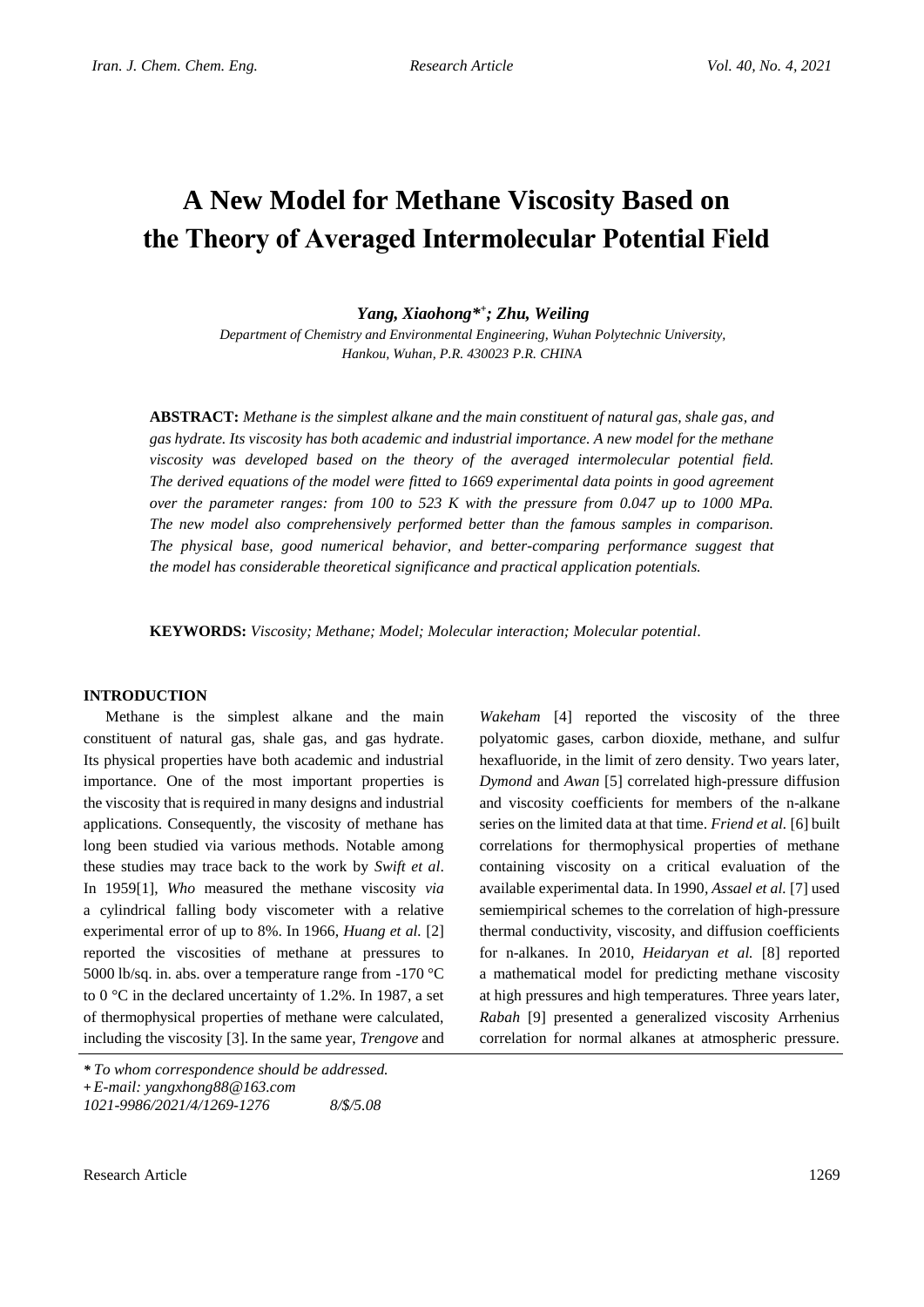In recent years, some new models for viscosity representation were reported, such as the work by *Khosharay Shahin, et al.* [10] for the viscosity of refrigerants and there is also methane in their work, the neural network method by *Rocabruno-Valdés, C. I., et al.*[11] and *Hosseini*, *Sayed Mostafa, et al*. [12] as one of the most powerful methods in viscosity representation.

 Except for the above general topics, experimental works were also carried out for their substantial importance. In 1980, *Diller* [13] measured the viscosity of compressed gaseous and liquid methane at temperatures between 100 and 300 K and at pressures up to 30 MPa using a torsionally oscillating quartz crystal viscometer. After that, *Gulik et al.* [14,15] measured the methane viscosity coefficients at 25 °C and 273 K at pressures from 0.1 to 1000 MPa employing the vibrating wire viscometer. In 2002, *Evers et al.* [16] presented an apparatus for the simultaneous measurement of viscosity and density of fluids and the viscosity of nitrogen, methane, helium, neon, argon, and krypton. In 2004, *Schley et al.* [17] measured the viscosity of methane and two natural gases using a vibrating-wire viscometer of very high precision. In 2007, *May et al.* [18] determined the zero-density viscosity of hydrogen, methane, and argon in the temperature range from 200 to 400 K *via* a two-capillary viscometer. In 2010, *Atilhan et al.* [19] reported the dynamic viscosity of pure methane utilizing an electromagnetic piston viscometer over the temperature range (250 to 450) K and pressure range (10 to 70) MPa. In the same year, *Ling* measured the methane viscosity at high pressure and high temperature via a falling body method for his Ph.D. thesis [20].

 Among these interests, special attention has been paid to the models for methane viscosity. They may be classified into four categories: 3 terms correlation, hard-sphere model, friction theory, and others. The 3 terms correlation commonly separates the viscosity  $(\eta)$  into three terms [6,3,21],

$$
\eta = \eta_0(T) + \eta_1(T)\rho + \eta_2(T,\rho)
$$
 (1)

Here, *T* denotes the absolute temperature and  $\rho$  stands for the density. The first term in Eq. (1) is from the contribution of dilute gas, which can be described by the formulae from Chapman-Enskog theory in the zero density limit. The second term represents the contribution of the moderately dense fluid. By the Rainwater-Friend theory, this term has a linear-in-density form. The third term comes from the contributions of dense fluid, which is a bivariate function of temperature and density. Although, the expression for the last term was empirically suggested by various authors, at least 2 equations and 15 coefficients are needed in order to express this term. Such separation enables an independent treatment of each contribution, so the most recent advances of the kinetic theory may be used as a guide in the improvement of the three terms.

 For the hard-sphere model, approximate expressions for the coefficients of thermal conductivity, viscosity, and self-diffusion was given by the Enskog theory. The expressions made success to n-alkanes [7,22]. In recent years, the extended hard-sphere model was applied to predict the viscosity of gases, liquids, and supercritical fluids [23], even the long-chain n-alkanes [24], after the roughness factors and molar core volumes were related to reduced viscosity and a universal function of reduced volume.

Referring to the friction theory based on principles of mechanics and thermodynamics, the theory for viscosity modeling treated the residual viscosity as mechanical friction, which is related to the van der Waals attractive pressure  $(p_a)$  and repulsive pressure  $(p_r)$ . For a simple hydrocarbon, it was shown that the friction theory models consisting of a linear relation to  $p_a$  and a quadratic relation to  $p_r$  can accurately represent the viscosity over wide ranges of temperature and pressure,

$$
\eta = \eta_0 + \left(\kappa_a p_a + \kappa_r p_r + \kappa_{rr} p_r^2\right) \tag{2}
$$

Here  $\kappa_r$ ,  $\kappa_a$ , and  $\kappa_{rr}$  are the temperature-dependent friction coefficients [25].

 With respect to the other models, the first example was the three-parameter generalized corresponding states principle for the prediction of the viscosity of pure liquids [26], which belongs to the semi-theoretical method. The second is based on the significant structure theory and calculated the viscosity of a liquid from weighted two main components: a gas-like and a solid-like contribution [27].

The above consistent investigations into the methane viscosity reflect the theoretical and practical importance as well as the deep concerns and big interests of researchers in different areas. The determination of the methane viscosity belongs to a particularly important question in natural gas science and engineering. To obtain viscosity data, predicting models based on the theoretical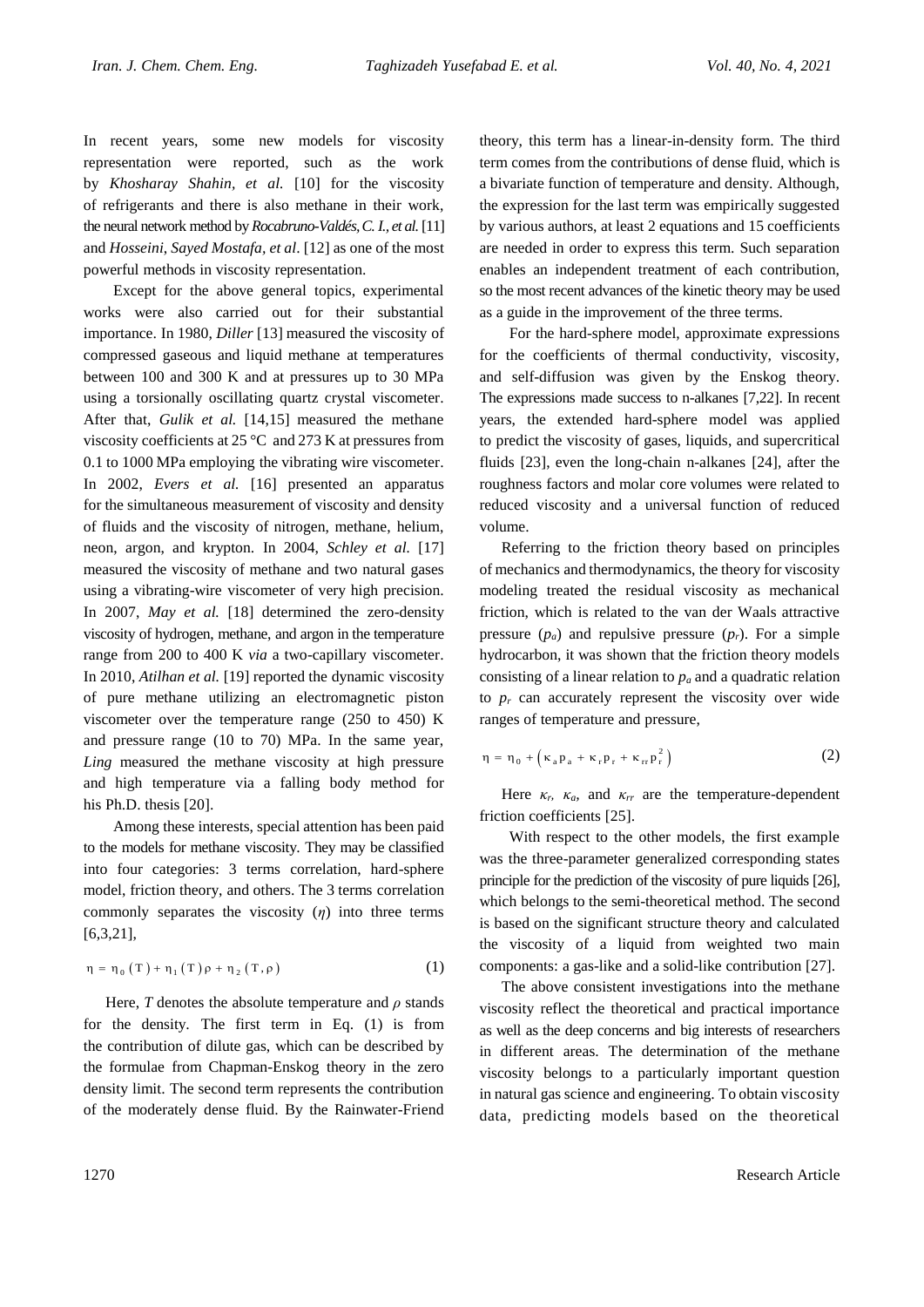framework are always in high demand. The theoretical model of methane viscosity can not only give insights into properties of alkanes, but also have the benefits to getting the methane viscosity data much more quickly and cheaply in acceptable uncertainty than measurements and to predict the data even in the conditions at which a measurement cannot be carried out. The aim of this paper is to develop a new theoretical model for the methane viscosity.

 The paper has four parts. First, it reviews the extant literature relevant to the viscosity of methane. Then the modeling method is introduced. Next, the findings are presented and discussed. Finally, the paper concludes with core findings and their practical implications.

## **THEORETICAL SECTION**

#### *Modeling methane viscosity*

With the development of molecular science, emerging theories and methods are always promising in successfully modeling methane viscosity. One of such hopeful routes can be found in the theory of averaged intermolecular potential field [28] that was developed for methane viscosity based on the symmetric molecular interaction approximation [29-31]. This theory provides a solid base to develop a more reliable and confident model for methane viscosity.

According to the averaged intermolecular potential field theory, the methane viscosity can be derived as [28],

$$
\eta = \kappa \sqrt{T} \left( 1 + \xi \frac{\rho}{\rho_{ref}} \right)^{\frac{2}{3}} \exp\left(\frac{u}{kT}\right)
$$
 (3)

Where, *K* notes a coefficient, *k* the Boltzmann's constant, *T* the absolute temperature.  $\rho$  stands for the density and *ρref* is a reference value of the density. *ξ* is a variable relying on temperature, and *u* is a bivariate function of temperature and density. To obtain a better fit to experimental data, the expressions for the last two variables are upgraded to the following new versions,

$$
\xi = \lambda + \left(\frac{T_{\xi}}{T}\right)^{1.5} \tag{4}
$$

$$
u = \varphi_{\sigma} \left( 1 + \frac{T_{\sigma}}{T} \right) \left[ \left( \frac{\rho}{\rho_{\text{ref}}} \right)^{\beta/3} - \left( \frac{\rho}{\rho_{\text{ref}}} \right)^{\alpha/3} \right] + u_{m0} \left( 1 + \frac{T_{m}}{T} \right) (5)
$$

Here,  $λ$ ,  $T_{\xi}$ ,  $φ$ <sub>*σ*</sub>,  $T_{\sigma}$ ,  $β$ ,  $α$ ,  $u_{m0}$ ,  $T_m$  and  $ρ_{ref}$  are adjustable coefficients to be fitted with experimental data.

Research Article 1271

Eqs. (3-5) mathematically present the new model for the methane viscosity. In Eq. (3), the methane viscosity is determined by two terms: the root square of temperature multiplying 2/3th power of density as well as the exponent of the ratio of the averaged intermolecular potential field to average kinetic energy. Physically, the first term is due to the momentum transfer resulting from molecular transportation through Brownian motion, the second is a bulk statistical effect arising from molecular interaction.

In Eq.(5), the averaged intermolecular potential field inside the methane fluid is composed of two terms: the averaged binary potential appearing as the extended Lennard-Jones potential, as well as the total contributions of triple and higher interaction mechanisms [28].

Except for the clear physical meanings of each term, the advantages of the new model are simple and available at different phases. The simplicity means that there are only three explicit functions of temperature and density with merely ten coefficients to be fitted, which is much simpler than the existing models in question. The availability implies the Eqs. (3-5) are applicable to methane samples regardless of their phase states, due to the presentation in terms of temperature and density, in contradict to the presentation using temperature and pressure as independent variables.

 When the density approaches zero, we obtain the formula for the methane viscosity in the zero density limit,

$$
\eta_0 = \kappa \sqrt{T} \exp\left[\frac{u_{m0}}{kT} \left(1 + \frac{T_m}{T}\right)\right]
$$
 (6)

Defining a reduced viscosity as  $\eta_r = \eta/\eta_0$ , as well as a reduced density  $\rho_r = \rho / \rho_{ref}$ , it yields

$$
\eta_r = \left(1 + \xi \rho_r\right)^{2/3} \exp\left[\frac{1}{kT} \phi_\sigma \left(1 + \frac{T_\sigma}{T}\right) \left(\rho_r^{\beta/3} - \rho_r^{\alpha/3}\right)\right] \quad (7)
$$

These reduced variables provide a simpler and more concise form to represent the new model of methane viscosity.

## **RESULTS AND DISCUSSION**

#### *Viscosity data source*

With the development of the measuring technique, advanced viscosity data of methane have been measured. They offer a new base to build a more reliable and confidential model for methane viscosity. Table 1 summarizes 1699 data points measured via relevant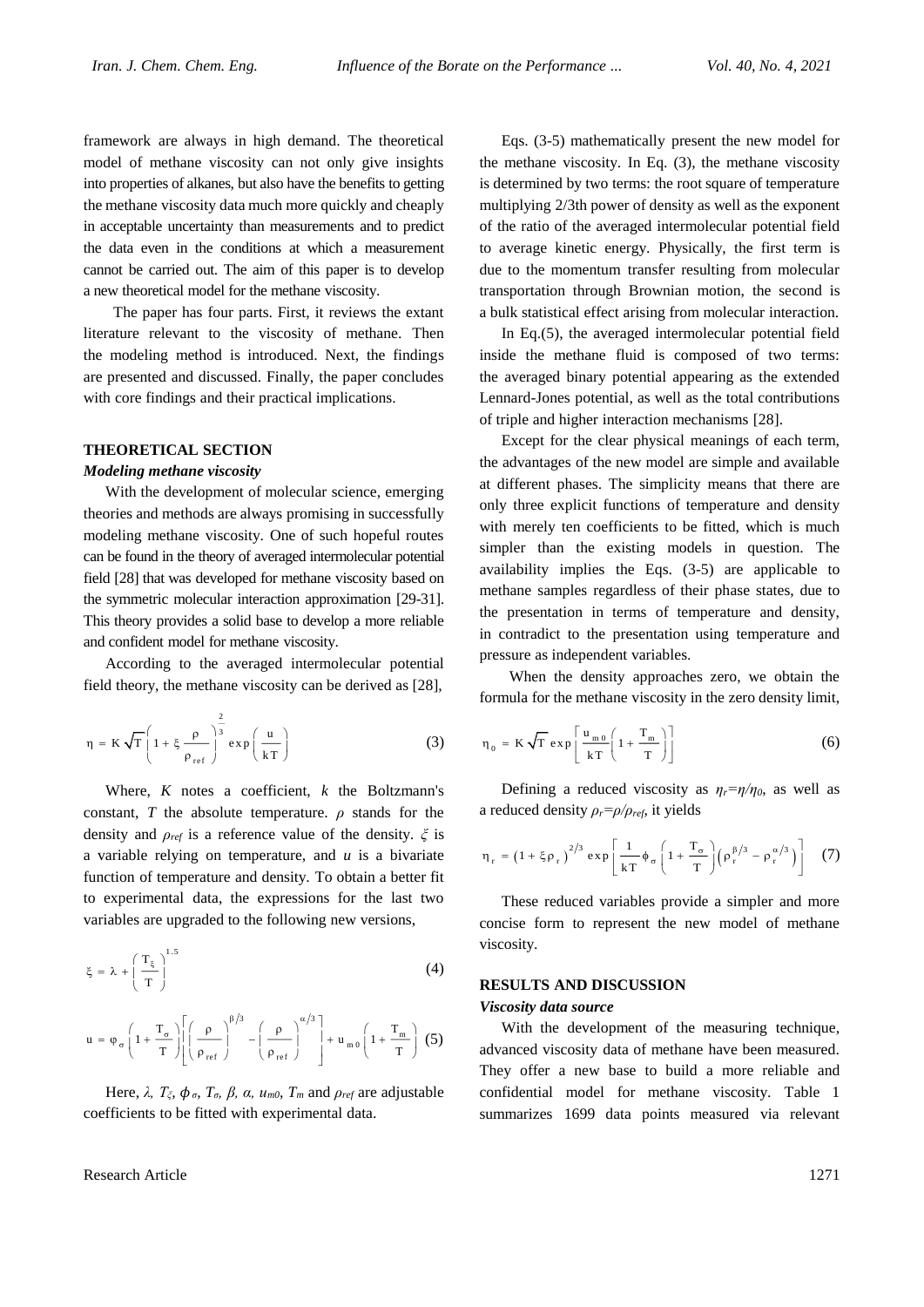| Ref.         | Year Published | Technique employed <sup>a</sup> | Uncertainty $(\%)$ | No. of data | Temperature range $(K)$ | Pressure range (MPa) |
|--------------|----------------|---------------------------------|--------------------|-------------|-------------------------|----------------------|
| Huang[2]     | 1966           | FB                              | 1.2                | 114         | 103.2-273.2             | 0.047-34.47          |
| Diller[13]   | 1980           | TCr                             | $0.5$ , or $2$     | 116         | 100-300                 | $0.6 - 30$           |
| Gulik $[14]$ | 1988           | <b>VBW</b>                      | 0.5                | 39          | 298.15                  | 1-1000               |
| Gulik $[15]$ | 1992           | Abs                             | -1                 | 125         | 273.1                   | 1-953                |
| Evers $[16]$ | 2002           | Abs                             | 0.4                | 61          | 233-523                 | $0.13 - 30$          |
| Schley[17]   | 2004           | <b>VBW</b>                      | 0.3                | 345         | 260-360                 | $0.1 - 29$           |
| May[18]      | 2007           | Cap                             | 0.096              | 13          | 210-391                 | 0.1                  |
| Atilhan[19]  | 2010           | <b>EPV</b>                      | $\overline{2}$     | 77          | 250-450                 | $10-70$              |
| Ling[20]     | 2010           | FB                              | -1                 | 779         | 310.9-485.9             | 31.1-169.1           |
| Overall      | 9 refs.        |                                 |                    | 1669        | 100-523                 | 0.047-1000           |

*Table 1: Viscosity data sources of methane.*

*<sup>a</sup>Abs, Absolute; Cap, Capillary; FB, Falling Body; TCr, Torsional Crystal; VBW, Vibrating Wire; EPV, Electromagnetic Piston Viscometer*



*Fig. 1: Temperature-pressure ranges of selected experimental viscosity data of methane.*

methods from 9 references that are critically evaluated by us. The uncertainties ascribed by the authors are below 2%. The temperatures at which the viscosity was measured cover a wide range from 100 to 523 K. The pressure ranges from 0.047 up to 1000 MPa. Fig. 1 visually shows the distribution of the 1699 data points on a temperature-pressure plot, which demonstrates that there are enough data locate in both the LTLP (low temperature and low pressure) and HTHP (high temperature high pressure) regions.

It is needed to point out that a small portion of the viscosity data listed in Table 1 were reported in terms of temperature and pressure. For these data, the Helmholtz energy type Equation of State (EOS) of pure methane provided by REFPROP Version 8.0 [32] was then used to calculate the density at the given temperature and pressure.



*Fig. 2: Temperature-density ranges of selected experimental viscosity data of methane.*

After the calculation, the data distribution in a temperaturedensity plot can thus be given in Fig.2. It is easy to find that the phases of the experimental samples cover gaseous, liquid, and supercritical methane, although the majority of the data is located in the supercritical region. The phase boundary may also be clearly distinguished as well. Putting together the 1669 viscosity data points that were precisely measured via advanced equipment, yields a good dataset to determine the coefficients of the new model.

### *Viscosity surface*

Based on the above-mentioned viscosity dataset and using the least square method carried out with the software named TableCurve 3D v4.0 [33], the optimized coefficients in the Eqs. (3-5) were determined as: *K=*1.093*,*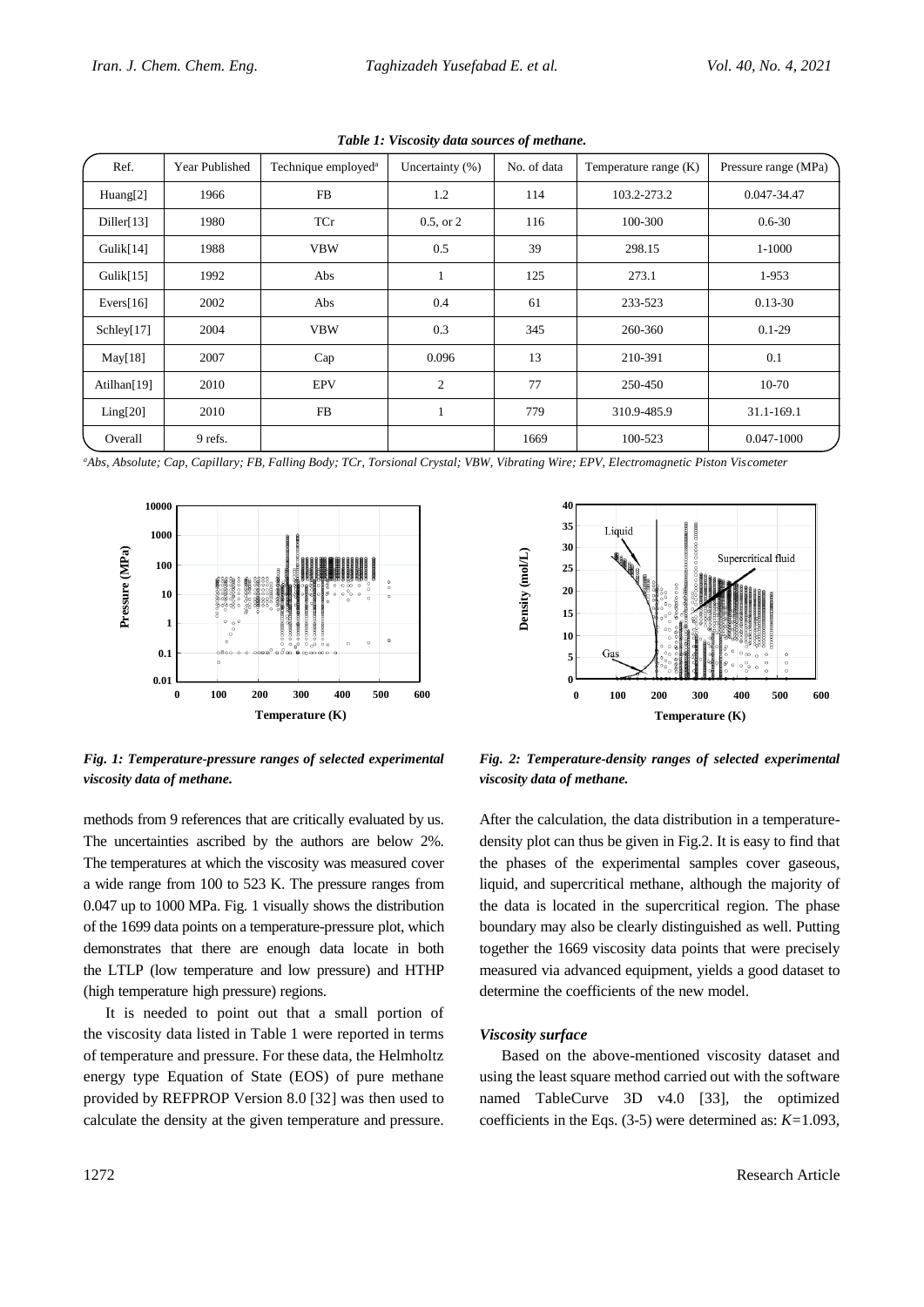

*Fig. 3: Viscosity surface of methane over temperature and density by the author's model.*



*Fig. 4: Viscosity surface of methane over temperature and pressure.*



*Fig. 5: Reduced viscosity surface of methane over temperature and reduced density.*

Research Article 1273

*um0/k=*-151.8 (K), *Tm=*-48.39 (K)*, λ=*-0.2302*, Tξ=*1624 (K), *ρref=*24.21 (mol/L), *ϕσ/k=*548.3 (K)*, Tσ=*-50.27 (K)*, β/3*=1.920, *α/3*=0.4266, with a r<sup>2</sup> of 0.998. Here the units of variables are: viscosity in (μPa.s), temperature in (K), and density in (mol/L).

Using Eqs. (3-5) and these coefficients, a viscosity surface of methane was calculated as Fig. 3 in the wide ranges from 100 to 700 K with density up to 40 mol/L. The surface shows that the viscosity unanimously increases with density at a fixed temperature. In the zero density limit, the viscosity increases with temperature. However, the viscosity turns to decrease with temperature as the density takes the amounts larger than a critical value. In other words, the trend for the viscosity varying with temperature reverses at the critical density.

Based on the new model along with the aforementioned equation of state for pure methane, a viscosity surface of methane over temperature and pressure was determined in Fig.4, which shows that the viscosity monotonously increases with pressure going up from 0.01 to 1000 MPa for temperatures higher than the critical temperature (190.56 K). Consequently, the supercritical methane behaves as a pressure-induced thick fluid. When the temperature is less than the critical value, there is a viscosity jump due to the density difference before and after the phase change.

Using Eq. (7), the reduced viscosity over temperature and reduced density were calculated as Fig.5, which indicates that the reduced viscosity accordingly increases as the reduced density rises from 0 to 2, and/or the temperature decreases from 625 to 100 K. The variation trend with temperature does not change in the entire reduced density region (0-2) in contradict to the trend in Fig. 3.

The above 3D surfaces visually illustrate the major relations among viscosity and thermodynamic parameters by the new model. These results are highly expected by the authors of this paper to be used in correlating the methane viscosity, whose accuracy and advantages need to be evaluated in more detail.

#### *Evaluation of the model*

In order to give an overall impression of the performance of the developed new model, we plot the 1669 predicted viscosity points against the measured viscosity points in Fig.6. It shows that almost all the points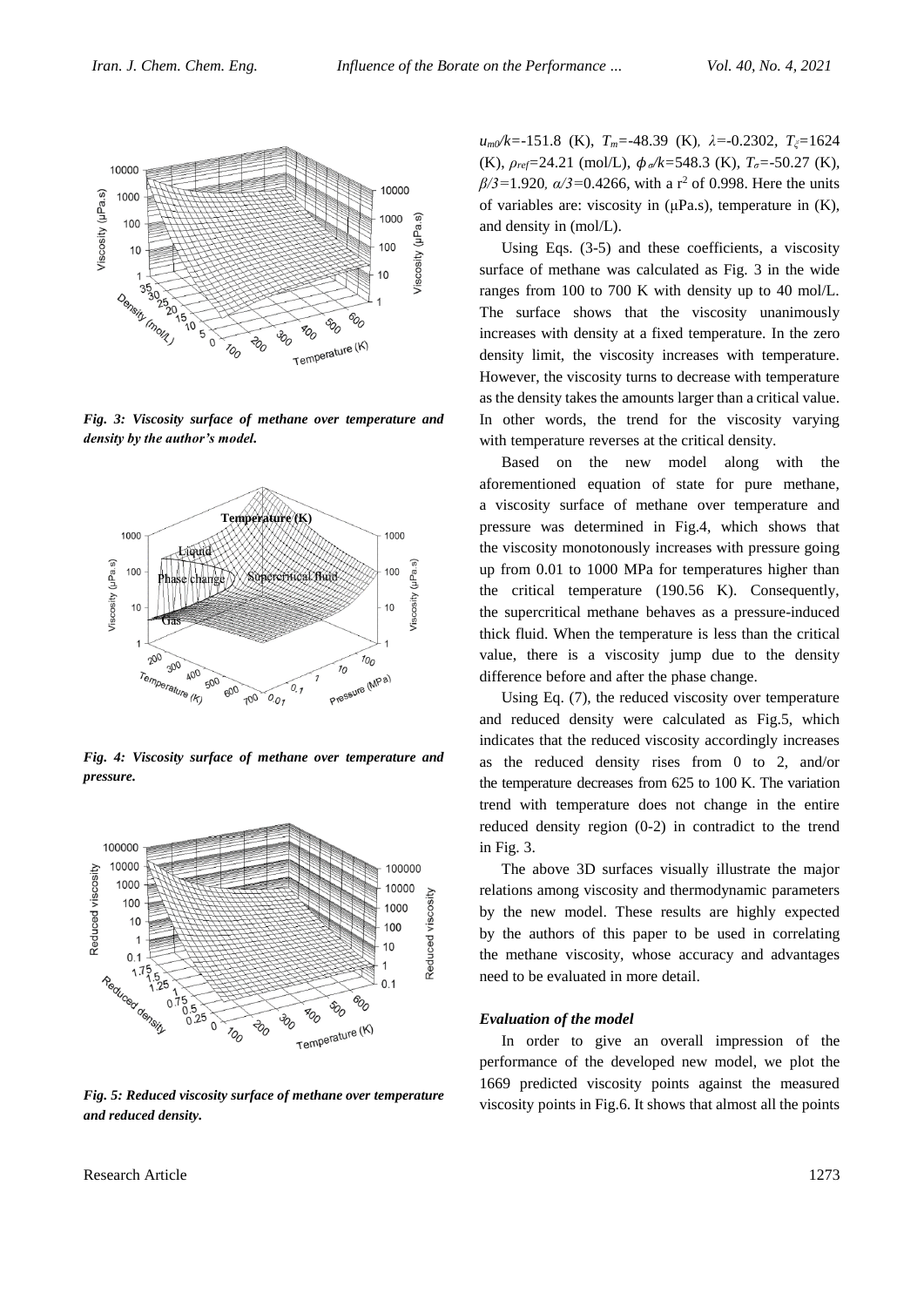

*Fig. 6: Plot of the measured viscosity versus predicted viscosity.*

narrowly locate along the diagonal line, suggesting a success for the model to describe the advanced viscosity data gathered from the references listed in Table 1.

With respect to deviation, an Absolute Percent Deviation (APD) between predicted and measured data is defined as usual,

$$
APD = \left| 1 - \frac{\eta_{predicted}}{\eta_{ measured}} \right| \times 100
$$
 (8)

Here, *ηpredicted* and *ηmeasured* are the predicted and measured viscosity, respectively.

Fig. 7 plots the APDs of the 1669 points of methane viscosity with respect to temperature, while the predicted data is calculated with the developed new model and the optimized coefficients. It shows that the APD randomly distribute with temperature and the majority of the points have the APDs below 5 %. The few large APDs mainly position under the critical temperature (190.56 K), where the methane behaves itself as either gas or liquid including phase change. The average and maximum APD is 2% and 15 %, respectively. As a reference for readers, the prediction by NIST database to the 1669 points gives similar APDs with 10 undefined points (unpredictable using the database).

Concerning the advantages of the developed new model, a comparison to the three famous models mentioned in the introduction may demonstrate more clearly. The main behaviors of the models are listed in Table 2. It shows that the author's new model is much simpler, and bases on the fundamental molecular theory with the new method.

In the review of the evaluating results, we see a very successful new model for methane viscosity, which



*Fig. 7: Absolute percent deviations of the predicted data from the experimental data versus temperature.*

comprehensively performs better than the famous samples in question. With respect to the reason for success, it is suggested that the new model remains the core laws that govern the variation of methane viscosity with temperature and density. And thus, the new model can extrapolate in a physically reasonable manner.

## **CONCLUSIONS**

This work developed a new model for the viscosity of methane based on the theory of averaged intermolecular potential field using the symmetric molecular interaction approach. The derived equations of the model were expressed as functions of temperature and density. Each term in the functions has a corresponding physical meaning. The functions are easily and conveniently calculable and applicable at gaseous, liquid, and supercritical phases over a wide parameter range: from 100 to 523 K with the pressure from 0.047 up to 1000 MPa. The model has been fitted to the 1669 experimental data points that were reasonably selected for the methane viscosity in good agreement. The physical and numerical good behaviors imply success, reliability, and confidence for the model to predict methane viscosity. The new model also comprehensively performs better than the famous samples in comparison. Therefore, the model has considerable theoretical significance and practical application potentials in natural gas, shale gas, and gas hydrate science and engineering.

## **Nomenclatures**

| English symbols |                          |
|-----------------|--------------------------|
| k               | Boltzmann's constant (-) |
| K               | Coefficient $(-)$        |
| $p_a$           | Attractive pressure (-)  |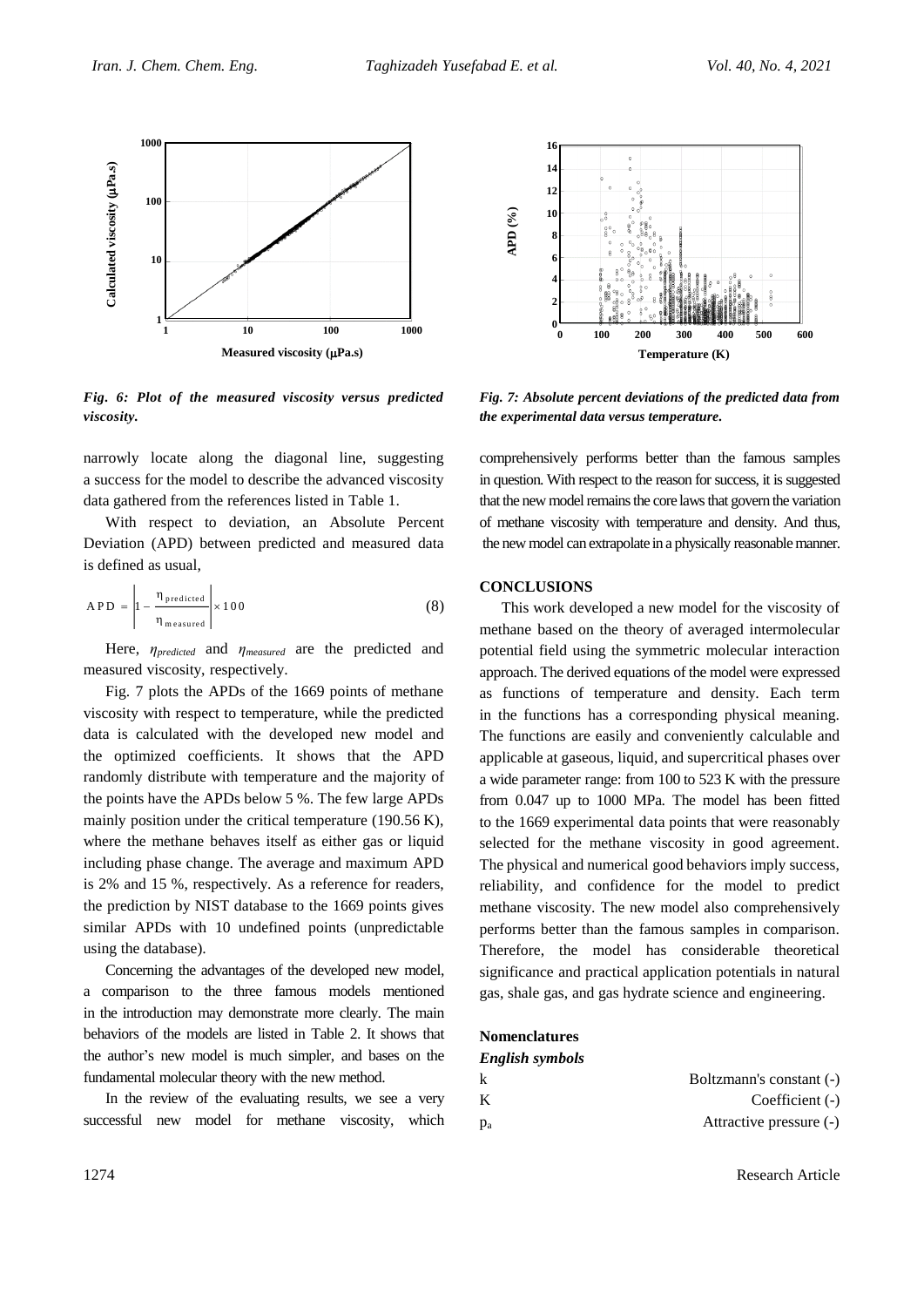| Theory                         | Required<br>equations | Fitted<br>coefficients | Required<br>inputs | <b>Bases</b>                                                                                                                                                                  |
|--------------------------------|-----------------------|------------------------|--------------------|-------------------------------------------------------------------------------------------------------------------------------------------------------------------------------|
| This work                      | 3                     | 10                     | $T, \rho$          | Theory of averaged intermolecular potential field, symmetric molecular<br>interaction approach, Maxwell-Boltzmann distribution function, extended<br>Lennard-Jones' potential |
| 3 terms correlation            | 8                     | >30                    | $T, \rho$          | Chapman-Enskog theory for the term in the zero density limit, Rainwater-<br>Friend theory for the linear-in-density term, empirical higher density terms                      |
| Extended hard-<br>sphere model | 6                     | >20                    | T.V                | Chapman-Enskog theory for the term in the zero density limit, Hard-sphere<br>theory, empirical correlations                                                                   |
| Friction theory                | >6                    | >15                    | $T, p, M_w$        | Chapman-Enskog theory for the term in the zero density limit, mechanical<br>friction, and EoS                                                                                 |

*Table 2: Main behaviors of author's new model compared to the three famous ones.*

| $p_{r}$      | Repulsive pressure (-)     |
|--------------|----------------------------|
| т            | Absolute temperature $(K)$ |
| $T_{\xi}$    | Coefficient (-)            |
| $T_{\sigma}$ | Coefficient (-)            |
| $T_m$        | Coefficient (-)            |
| u            | Variable (-)               |
| $u_{m0}$     | Coefficient (-)            |

## **Greek symbols**

| $\alpha$        | Coefficient (-)           |
|-----------------|---------------------------|
| β               | Coefficient (-)           |
| η               | Viscosity $(\mu Pa.s)$    |
| $K_r$           | Friction coefficient (-)  |
| $K_a$           | Friction coefficient (-)  |
| $K_{\text{IT}}$ | Friction coefficient (-)  |
| λ               | Coefficient (-)           |
| ξ               | Variable (-)              |
| ρ               | Density (mol/L)           |
| $\rho_{ref}$    | Reference density (mol/L) |
| φ。              | Coefficient (-)           |
|                 |                           |

# **Subscripts**

| a            | Attractive                  |
|--------------|-----------------------------|
| $\mathbf{r}$ | Repulsive, reduced variable |
| ref          | Reference                   |

*Received : July 31, 2020 ; Accepted : Oct. 12, 2020*

## **REFERENCES**

[1] Swift G.W., Christry J.A., Kurata F., [Liquid Viscosities](https://www.researchgate.net/publication/229753899_Liquid_viscosities_of_methane_and_propane)  [of Methane and Propane,](https://www.researchgate.net/publication/229753899_Liquid_viscosities_of_methane_and_propane) *A1ChE,* **5(1)**: 98-102 (1959).

- [2] Huang E.T.S., Swift G.W., Kurata F., [Viscosities of](https://www.researchgate.net/publication/230269996_viscosities_of_methane_and_propane_at_low_temperatures_and_high_pressures)  [Methane and Propane at Low Temperatures and High](https://www.researchgate.net/publication/230269996_viscosities_of_methane_and_propane_at_low_temperatures_and_high_pressures)  [Pressures,](https://www.researchgate.net/publication/230269996_viscosities_of_methane_and_propane_at_low_temperatures_and_high_pressures) *A1ChE*, **12(5)**: 932-936(1966).
- [3] Younglove B.A., Ely J.F., [Thermophysical Properties](https://aip.scitation.org/doi/abs/10.1063/1.555785)  [of Fluids. II. Methane, Ethane, Propane, Isobutane,](https://aip.scitation.org/doi/abs/10.1063/1.555785)  [and Normal Butane,](https://aip.scitation.org/doi/abs/10.1063/1.555785) *J. Phys. Chem. Ref. Data*, **16(4)**: 577-798(1987).
- [4] Trengove R.D., Wakeham W.A., [The Viscosity of](https://aip.scitation.org/doi/abs/10.1063/1.555777)  [Carbon Dioxide, Methane, and Sulfur Hexafluoride](https://aip.scitation.org/doi/abs/10.1063/1.555777)  [in the Limit of Zero Density,](https://aip.scitation.org/doi/abs/10.1063/1.555777) *J. Phys. Chem. Ref. Data*, **16(2)**: 175-187(1987).
- [5] Dymond J.H., Awan, M.A., [Correlation of High-](https://link.springer.com/article/10.1007/BF00503163)[Pressure Diffusion and Viscosity Coefficients for n-](https://link.springer.com/article/10.1007/BF00503163)[Alkanes,](https://link.springer.com/article/10.1007/BF00503163) *Int. J. Thermophys.* **10(5)**: 941-951 (1989).
- [6] Friend D.G., Ely J.F., Ingham H., [Thermophysical](https://www.researchgate.net/publication/252559702_Thermophysical_Properties_of_Methane?ev=prf_cit)  [Properties of Methane,](https://www.researchgate.net/publication/252559702_Thermophysical_Properties_of_Methane?ev=prf_cit) *J. Phys. Chem. Ref. Data* **18(2)**: 583-63 8(1989).
- [7] Assael M.J., Dymond J.H., Tselekidou V., [Correlation](https://link.springer.com/article/10.1007/BF00503579)  [of High-Pressure Thermal Conductivity, Viscosity,](https://link.springer.com/article/10.1007/BF00503579)  [and Diffusion Coefficients for n-Alkanes,](https://link.springer.com/article/10.1007/BF00503579) *Int. J. Thermophys.* **11(5)**: 863-873 (1990).
- [8] Heidaryan E., Moghadasi J., Salarabadi A.[, A New and](http://www.sciencedirect.com/science/article/pii/S1003995309601092)  [Reliable Model for Predicting Methane Viscosity](http://www.sciencedirect.com/science/article/pii/S1003995309601092)  [at High Pressures and High Temperatures,](http://www.sciencedirect.com/science/article/pii/S1003995309601092) *J. Nat. Gas Chem.* **19**: 552-556(2010).
- [9] Rabah, A.A.[, Generalized Arrhenius Correlation for Liquid](http://www.researchgate.net/publication/264884922)  [Viscosity of n-Alkanes,](http://www.researchgate.net/publication/264884922) *UofKEJ* **3(2)**: 62-68 (2013).
- [10] Khosharay Sh., Pierantozzi M., Di Nicola G., [Modeling Investigation on the Viscosity of Pure](http://www.researchgate.net/publication/320400970_Modeling_investigation_on_the_viscosity_of_pure_refrigerants_and_their_liquid_mixtures_by_using_the_patel-teja_viscosity_equation_of_state)  [Refrigerants and Their Liquid Mixtures by Using the](http://www.researchgate.net/publication/320400970_Modeling_investigation_on_the_viscosity_of_pure_refrigerants_and_their_liquid_mixtures_by_using_the_patel-teja_viscosity_equation_of_state)  [Patel-Teja Viscosity Equation of State,](http://www.researchgate.net/publication/320400970_Modeling_investigation_on_the_viscosity_of_pure_refrigerants_and_their_liquid_mixtures_by_using_the_patel-teja_viscosity_equation_of_state) *International Journal of Refrigeration* **85**: 255-267 (2018).